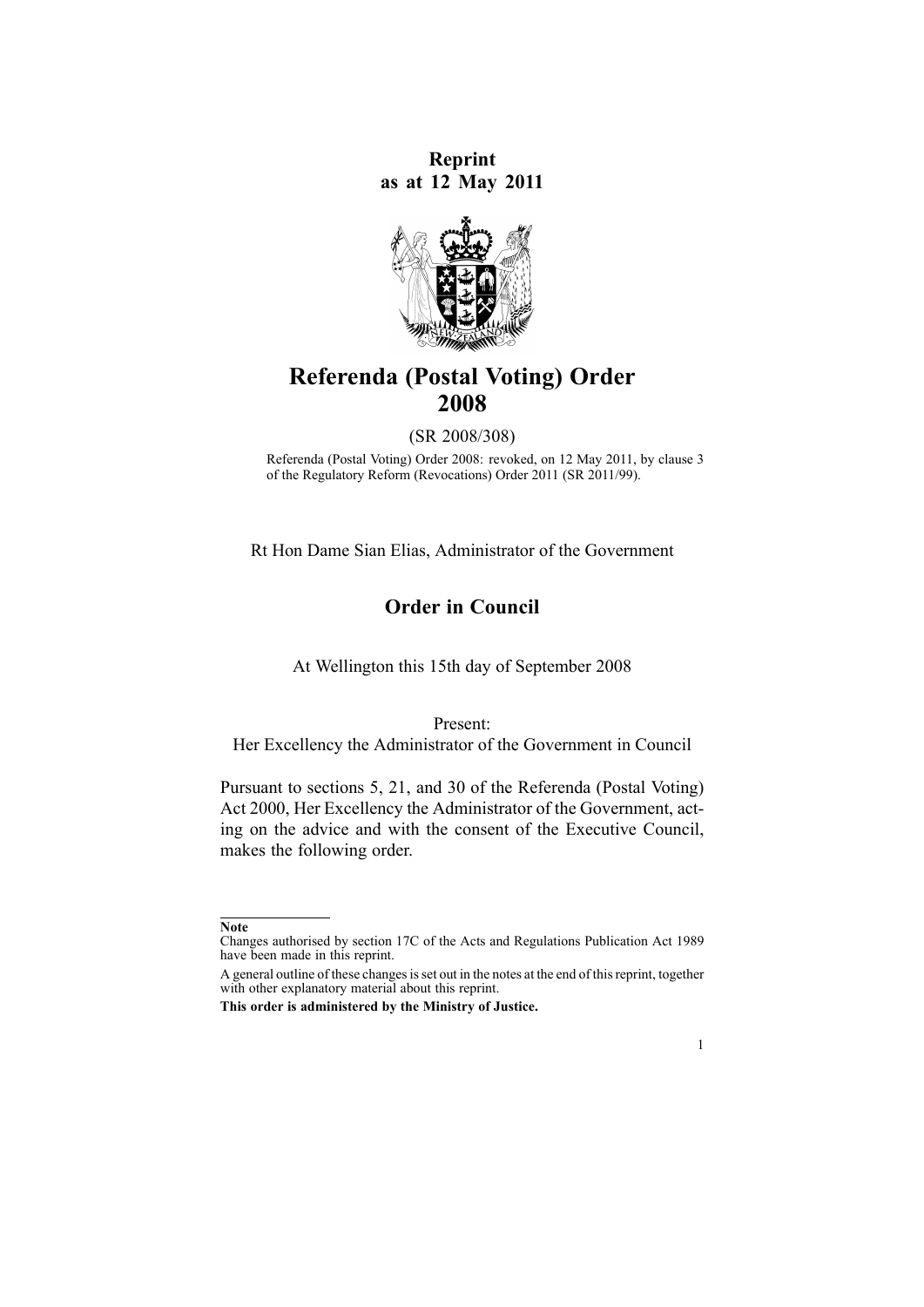|      |                                      | Reprinted as at |
|------|--------------------------------------|-----------------|
| cl 1 | Referenda (Postal Voting) Order 2008 | 12 May 2011     |

### **Contents**

|                                               | Page                        |
|-----------------------------------------------|-----------------------------|
| Title                                         |                             |
| Commencement                                  | 2                           |
| Interpretation                                | 2                           |
| Referendum must be conducted by postal voting |                             |
| Closing of referendum roll                    | $\mathcal{D}_{\mathcal{L}}$ |
| Closing of voting period                      |                             |

# **Order**

**1 Title**

This order is the Referenda (Postal Voting) Order 2008.

### **2 Commencement**

This order comes into force on 26 September 2008.

#### **3 Interpretation**

In this order, **referendum** means the citizens initiated referendum to be held on the question: "Should <sup>a</sup> smack as par<sup>t</sup> of good parental correction be <sup>a</sup> criminal offence in New Zealand?"

#### **4 Referendum must be conducted by postal voting**

The referendum must be conducted by postal voting.

# **5 Closing of referendum roll**

The date for the closing of the referendum roll for the referendum is Friday 10 July 2009.

# **6 Closing of voting period**

The date for the closing of the voting period for the referendum is Friday 21 August 2009.

> Rebecca Kitteridge, Clerk of the Executive Council.

2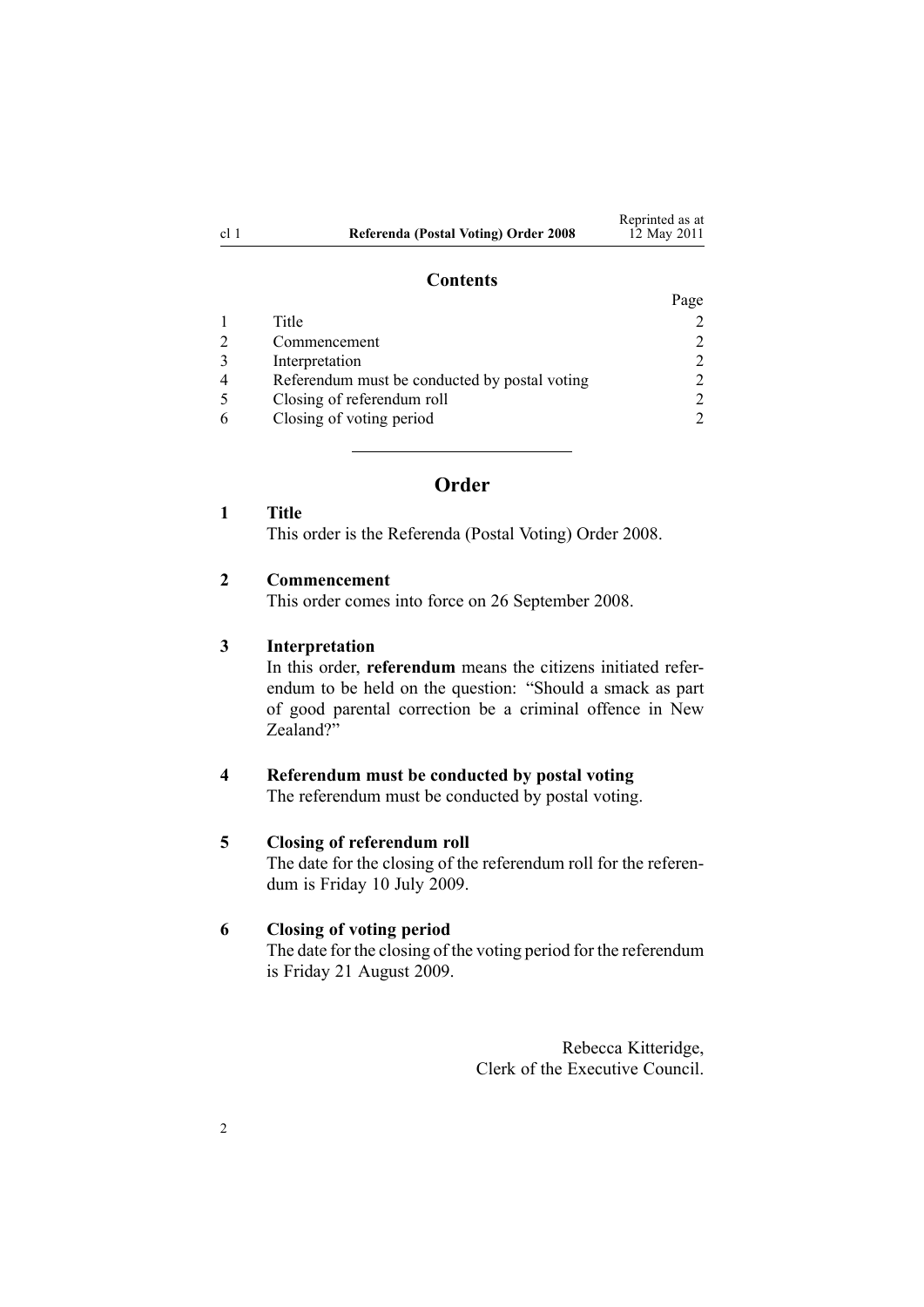Reprinted as at 12 May 2011

## **Explanatory note**

*This note is not par<sup>t</sup> of the order, but isintended to indicate its general effect.*

This order, which comes into force on 26 September 2008, applies the Referenda (Postal Voting) Act 2000 to the referendum to be held on the question: "Should <sup>a</sup> smack as par<sup>t</sup> of good parental correction be <sup>a</sup> criminal offence in New Zealand?" The referendum will accordingly be conducted by postal voting.

The order also appoints the date for the closing of the referendum roll and the closing of the voting period.

The referendum roll will close on Friday 10 July 2009.

The voting period will start on 31 July 2009 and end at 7 pm on Friday 21 August 2009.

Issued under the authority of the Acts and [Regulations](http://www.legislation.govt.nz/pdflink.aspx?id=DLM195097) Publication Act 1989. Date of notification in *Gazette*: 18 September 2008.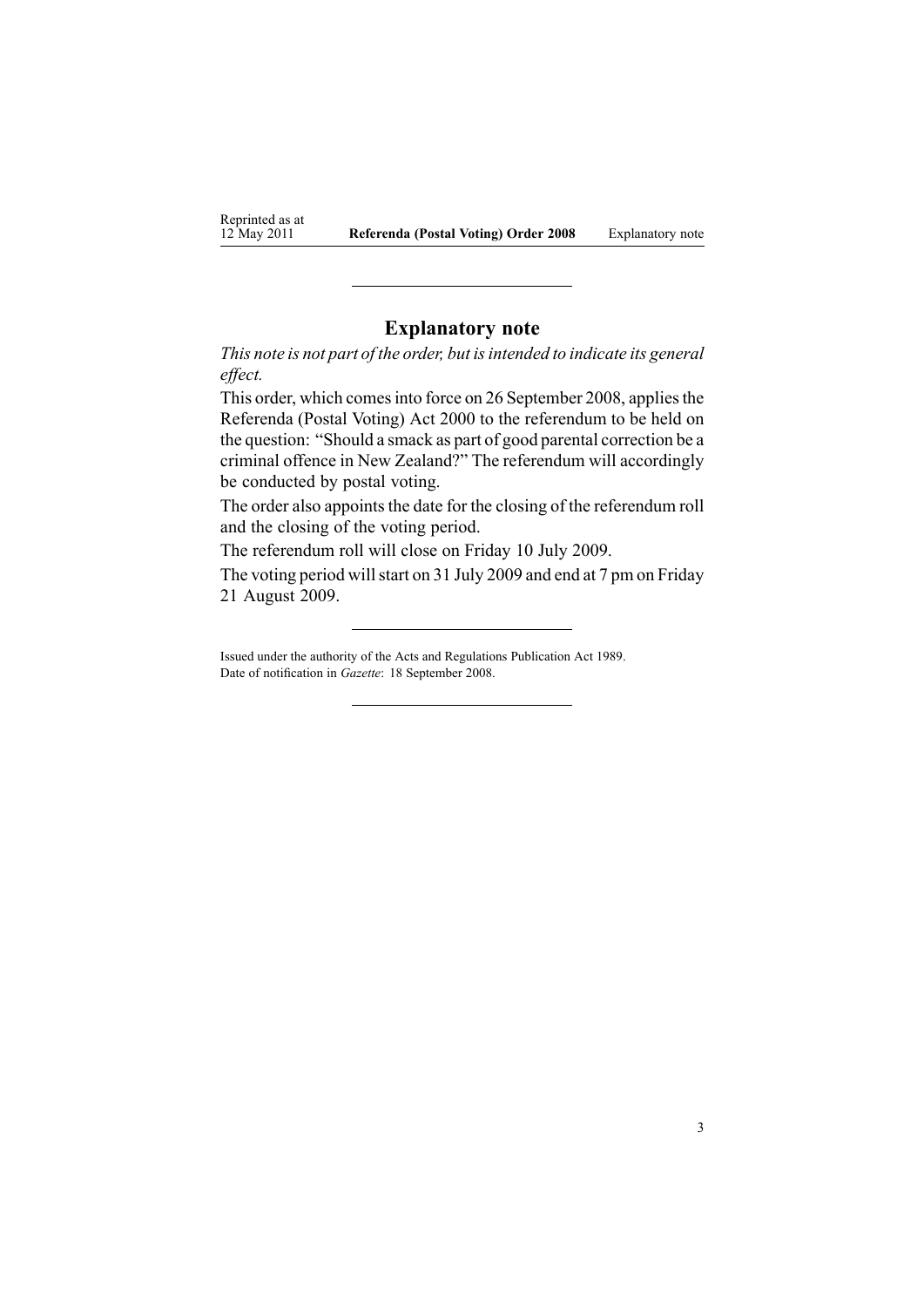#### **Contents**

- 1 General
- 2 Status of reprints
- 3 How reprints are prepared
- 4 Changes made under section 17C of the Acts and Regulations Publication Act 1989
- 5 List of amendments incorporated in this reprint (most recent first)

### **Notes**

## *1 General*

This is <sup>a</sup> reprint of the Referenda (Postal Voting) Order 2008. The reprint incorporates all the amendments to the order as at 12 May 2011, as specified in the list of amendments at the end of these notes.

Relevant provisions of any amending enactments that contain transitional, savings, or application provisions that cannot be compiled in the reprint are also included, after the principal enactment, in chronological order. For more information, *see* <http://www.pco.parliament.govt.nz/reprints/>.

## *2 Status of reprints*

Under [section](http://www.legislation.govt.nz/pdflink.aspx?id=DLM195439) 16D of the Acts and Regulations Publication Act 1989, reprints are presumed to correctly state, as at the date of the reprint, the law enacted by the principal enactment and by the amendments to that enactment. This presumption applies even though editorial changes authorised by [section](http://www.legislation.govt.nz/pdflink.aspx?id=DLM195466) [17C](http://www.legislation.govt.nz/pdflink.aspx?id=DLM195466) of the Acts and Regulations Publication Act 1989 have been made in the reprint.

This presumption may be rebutted by producing the official volumes of statutes or statutory regulations in which the principal enactment and its amendments are contained.

## *3 How reprints are prepared*

A number of editorial conventions are followed in the preparation of reprints. For example, the enacting words are not included in Acts, and provisions that are repealed or revoked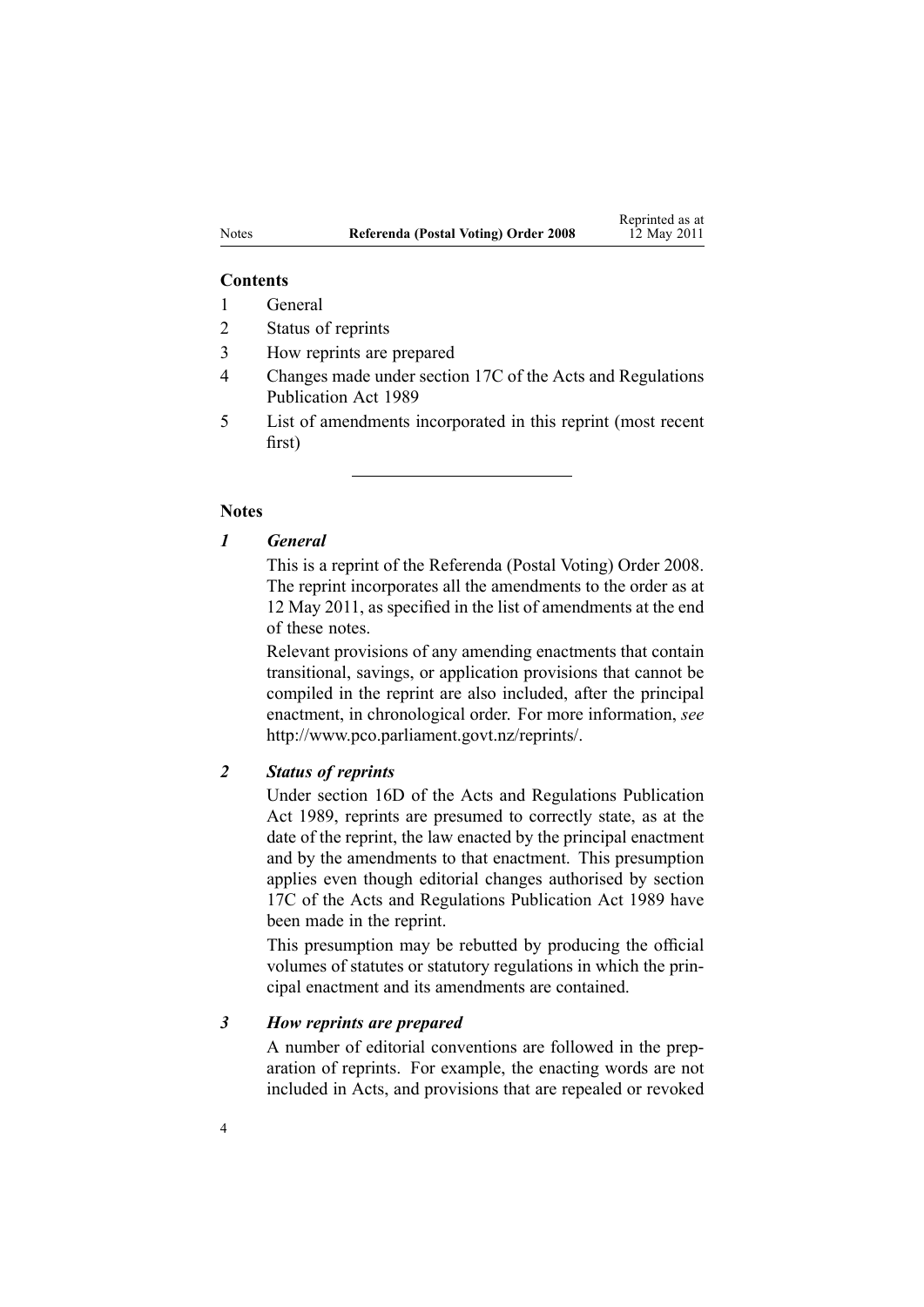are omitted. For <sup>a</sup> detailed list of the editorial conventions, *see* [http://www.pco.parliament.govt.nz/editorial-conventions/](http://www.pco.parliament.govt.nz/editorial-conventions/ ) or Part 8 of the *Tables of New Zealand Acts and Ordinances and Statutory Regulations and Deemed Regulations in Force*.

# *4 Changes made under section 17C of the Acts and Regulations Publication Act 1989*

[Section](http://www.legislation.govt.nz/pdflink.aspx?id=DLM195466) 17C of the Acts and Regulations Publication Act 1989 authorises the making of editorial changes in <sup>a</sup> reprint as set out in [sections](http://www.legislation.govt.nz/pdflink.aspx?id=DLM195468) 17D and [17E](http://www.legislation.govt.nz/pdflink.aspx?id=DLM195470) of that Act so that, to the extent permitted, the format and style of the reprinted enactment is consistent with current legislative drafting practice. Changes that would alter the effect of the legislation are not permitted.

A new format of legislation wasintroduced on 1 January 2000. Changesto legislative drafting style have also been made since 1997, and are ongoing. To the extent permitted by [section](http://www.legislation.govt.nz/pdflink.aspx?id=DLM195466) 17C of the Acts and Regulations Publication Act 1989, all legislation reprinted after 1 January 2000 is in the new format for legislation and reflects current drafting practice at the time of the reprint.

In outline, the editorial changes made in reprints under the authority of [section](http://www.legislation.govt.nz/pdflink.aspx?id=DLM195466) 17C of the Acts and Regulations Publication Act 1989 are set out below, and they have been applied, where relevant, in the preparation of this reprint:

- • omission of unnecessary referential words (such as "of this section" and "of this Act")
- • typeface and type size (Times Roman, generally in 11.5 point)
- • layout of provisions, including:
	- •indentation
	- • position of section headings (eg, the number and heading now appear above the section)
- • format of definitions (eg, the defined term now appears in bold type, without quotation marks)
- • format of dates (eg, <sup>a</sup> date formerly expressed as "the 1st day of January 1999" is now expressed as "1 January 1999")